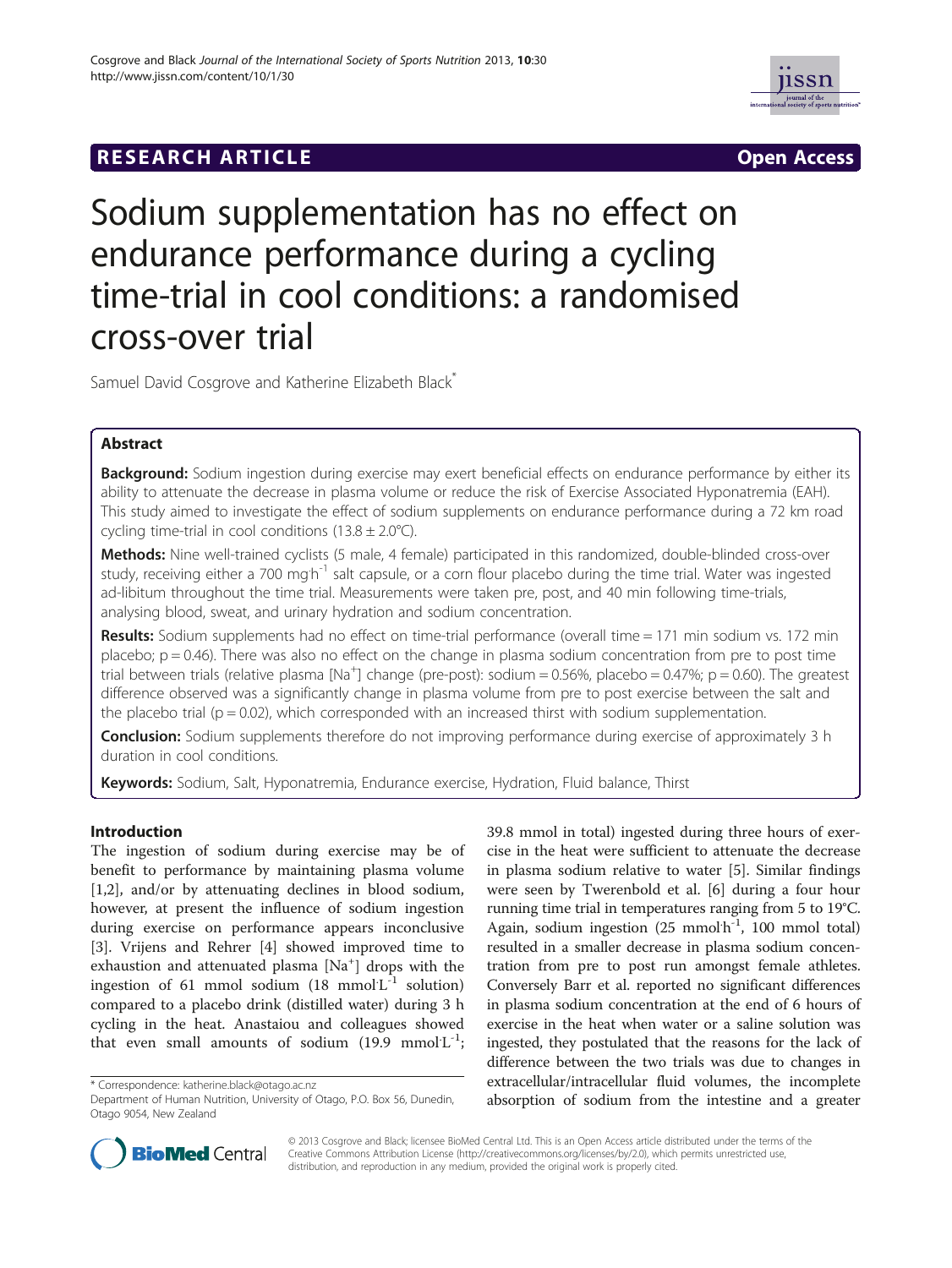conservation of sodium within the body during the water trial [\[7](#page-6-0)].

Interestingly there were high rates of hyponatremia during the study of Twerenbold et al. study demonstrating that hyponatremia can occur in cold environments when over-drinking is induced this is also highlighted by the mathematical equations of Montain, Cheuvront and Sawka [\[8](#page-6-0)]. Despite the positive effects seen in the laboratory these studies employed a fluid intake regime that probably resulted in over-drinking or do not reflect the practices of athletes. Fluid strategies have either ingested fluids to match sweat losses or drinking at a rate to increase body mass over the exercise period. Such drinking practices are not recommended [\[9](#page-6-0)] and are known to increase the risk of EAH, therefore these studies lack some application to the real world setting, where athletes generally ingest around 50% of their sweat losses [\[9](#page-6-0)].

Two studies have investigated sodium supplementation during ironman races [[10,11\]](#page-6-0) both reported no performance differences between those taking sodium supplements and those without sodium during ironman triathlons. However, the controls on the sodium intake of the control group were minimal and the design of the study meant that the numerous factors other than sodium which are known to influence performance were not controlled i.e. training load, carbohydrate intake, genetic physiology. Therefore the effects of sodium supplementation during exercise with ad-libitum fluid intake whilst controlling other factors during exercise are still unclear.

This study aimed to build on the previous evidence, and investigate whether oral sodium supplementation during exercise improves performance during a 72 km cycling time-trial. It was hypothesized that sodium supplements would attenuate the decline in plasma [Na<sup>+</sup>] and plasma volume during the time-trial, and thus improve time-trial performance. As the aetiology of EAH is also closely related to hydration during exercise, a secondary aim was to investigate fluid balance variables in response to supplementation.

## Methods

## Subjects

Nine healthy and well-trained cyclists (5 men, 4 women, mean age  $26.8 \pm 9$  yr, VO<sub>2</sub>max  $61.9 \pm 7.7$  mL $\text{kg}^{-1}$ min<sup>-1</sup>) completed both experimental time-trials, which was previously approved by the University of Otago Human Ethics Committee (Dunedin, Otago, New Zealand) and complied with the Helsinki Declaration. Each participant provided written informed consent prior to beginning the study.

## Study design

## Data collection

Participants completed a double-blinded randomised crossover study, consisting of a pre-testing session,

familiarisation trial, and two experimental time trials separated by 7 – 14 days during which time participants were asked to do minimal training. The pre-testing session involved a graded  $VO<sub>2</sub>$ max test on a stationary cycle ergometer (Monark 915E, Varberg, Sweden), with gaseous exchange measured on a Metalyser 3B (Cortex, Biophysik GmbH, Leipzig, Germany). The test began with a 5 min warm-up at a light intensity. Workload then increased every 3 min, with heart rate (Polar 310, Polar, Oulu, Finland) and Rating of Perceived Exertion (RPE) on the Borg scale [[12](#page-6-0)] measured in the last 30 s of each stage.  $VO<sub>2</sub>max$  was determined when heart rate was consistently within 10 beats of the calculated maximum, the RPE exceeded 19 on the Borg scale [[12](#page-6-0)], the participant was unable to maintain an RPM above 70 rpm, or the RER was consistently above 1.10. A level 1 trained International Society of Advanced Kinanthropometry (ISAK) anthropometrist also performed an anthropometric assessment during this initial visit, collecting a 'restricted profile' as described by ISAK [[13\]](#page-6-0). The 'restricted profile' includes a sum of 8 skinfolds, waist and hip girth, body mass, and height.

The familiarisation and experimental time-trials were a 72 km 'out and back' road cycle over hilly terrain in Dunedin, New Zealand, in which participants used their own road cycle. Pre-trial diets were replicated from a one day estimated diet record kept in the day preceding the familiarisation trial. Likewise, participants arrived to all trials fasting, and a standardised pre-race breakfast  $(3152 \pm 1847 \text{ k}$ ;  $27 \pm 11 \text{ g}$  protein;  $112 \pm 49 \text{ g}$  CHO;  $11 \pm 19 \text{ g}$ 12 g total fat) was provided to participants one hour before the time-trial started.

Measurements took place immediately pre and post time-trial, and then once more after a post-race meal approximately 40 min from finishing, all samples were obtained in the sitting position. A 1 mL capillary blood sample was collected after appropriate cleaning with an alcohol swab, via fingerprick, (Unistick 3 extra lancet, Owen Mumford, Oxford, United Kingdom) and analysed using an i-STAT point of care analyser with a CG8+ cartridge (Abbott Point of Care Inc, Illinois, USA). This provides measures of sodium, haematocrit, and haemoglobin from these measures plasma volume was calculated using the equations of Dill and Costill [\[14](#page-6-0)]. Participants were then asked to provide a urine sample in private, which was collected in a 20 mL sealed, sterile plastic tube (Techno Plas, South Australia, Australia) and stored at 4°C until laboratory analysis. A 100 mm visual analogue scale subjective questionnaire regarding thirst, gastrointestinal distress, as previously utilised by Rolls et al. [\[15](#page-6-0)] was also completed by participants both pre and post time-trial. Body mass was measured on electronic scales to the nearest 0.1 kg (Tanita-Wedderburn TBF-310, Illinois, USA) in minimal clothing. Finally, sweat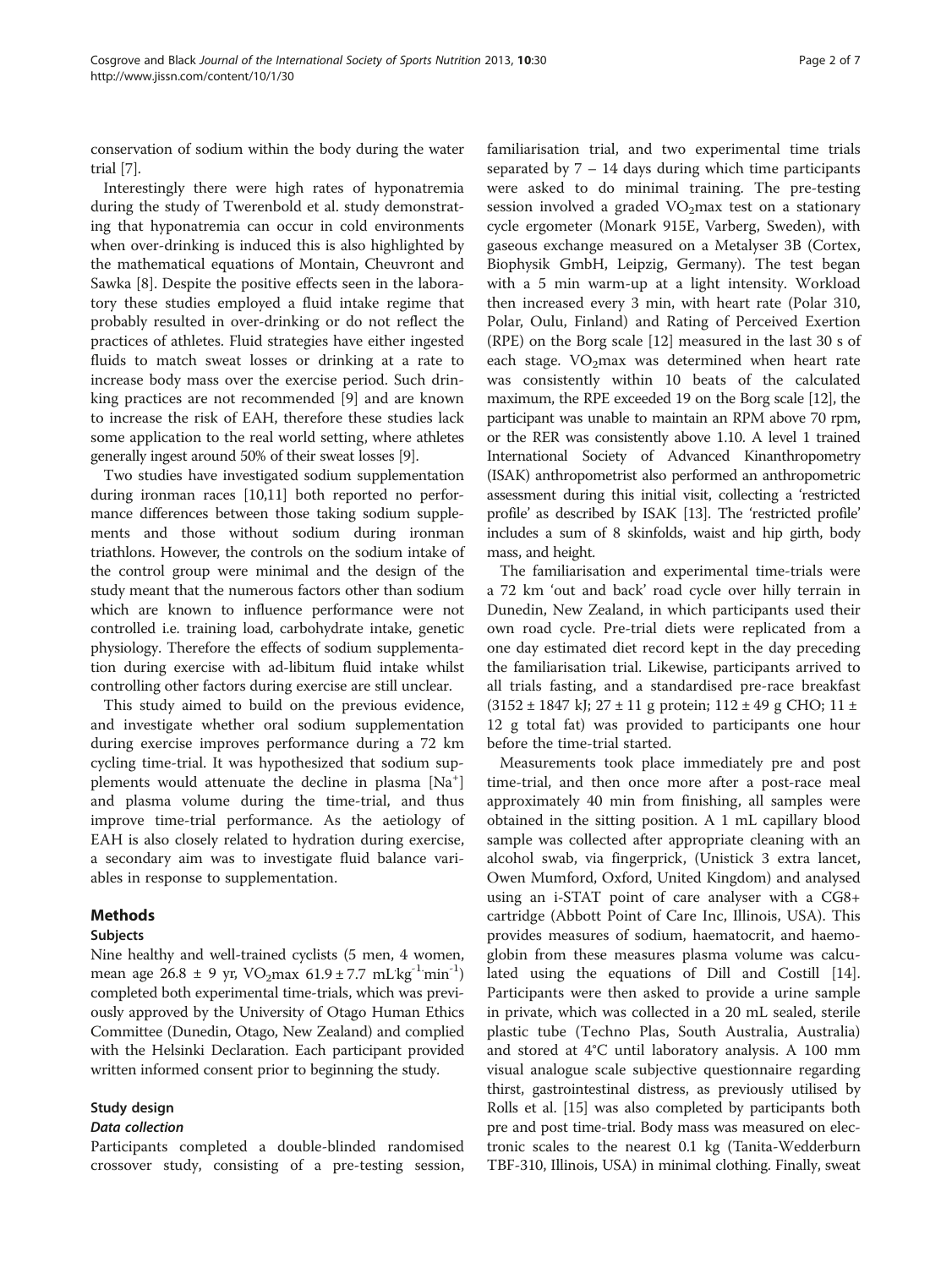patches (Tagaderm patch + pad, 3 M, Loughborough, UK) were applied to the upper back, forearm, chest and mid thigh on the right-hand side of the body which was first cleaned with deionised water and dried. The patches remained in place throughout the trial. Immediately following the time-trial the patches were removed with sterile tweezers and stored in a 30 mL sealed, sterile plastic tube (Techno plas, South Australia, Australia) at 4°C.

The time-trial course was on a sheltered, this limited the exposure to the wind which was also minimised by starting the time-trials early in the morning a time when wind is minimal, but hilly cycle route in Dunedin, New Zealand, with a total of 1 556 m in elevation gained in the 72 km. Cyclists were given a coded, clear zip-lock bag each containing 15 clear capsules with either 233 mg sodium chloride, or an identical corn flour placebo. Participants were instructed to consume three capsules for every hour, which equated to 700 mg NaCl<sup>h-1</sup>, consistent with doses used in previous trials [[2,11](#page-6-0)], and recommended by Zapf et al. [[16](#page-6-0)]. Water and 'Jet Plane' lollies (Pascall, Auckland, New Zealand) could be consumed ad libitum during the trial but the weights consumed were recorded to the nearest 0.1 g (Salter Vista Electronic Scales, England). Participants were fitted with a Global Positioning System (GPS) stopwatch and heart rate monitor (Garmin Forerunner 110, Garmin, Kansas, USA) for the time-trial. Outside air temperature, humidity, and weather were recorded every 15 min during the time-trials using a WS9623 Wireless 868 MHz Weather Station (La Crosse Technology, France).

## Data analyses

Performance was assessed via overall time to complete the time-trial. The cyclists' uphill time splits were also used as a measure of performance to account for any variation in skill in descending the hills. Plasma [Na<sup>+</sup>] (mmol<sup>'L-1</sup>), haematocrit, and blood glucose values (mmol<sup>'L-1</sup>) were analysed via the i-STAT point of care analyser (Abbott Point of Care Inc, Illinois, USA) and recorded in the field. Sweat sodium and chloride concentration (sweat [Na<sup>+</sup> ], sweat [Cl- ]) was analysed in small batches through a Cobas C311 module (Roche Diagnostics, Basel, Switzerland) using the Ion Selective Electrode (ISE) technique (mean  $CV = 2.01 \pm 1.59\%$ ). Sweat sodium concentrations were then extrapolated to whole body sweat sodium losses using the calculations of Patterson et al. [[17\]](#page-6-0). To ensure contamination of the patches nor leaching from the skin had not occurred sweat potassium was measured and all samples were within the normal range [\[18\]](#page-6-0). Urine osmolality was measured via freezing point depression (Osomat 030, Genotec GmbH, Baden-Wurttemberg, Germany), to indicate hydration status. Subjective feelings of thirst were indicated on a 100 mm visual analogue scale, which was used as a rating from 0 (not thirsty at all) to 100 (extremely thirsty) [\[15\]](#page-6-0).

## Statistical analysis

Statistical analyses were performed using Stata Version 11.2 (StataCorp, Texas, USA). Normality of the data was evaluated using a Shapiro-Wilks test, and difference in variance was assessed by two-group variance comparison tests before all comparisons.

Multivariate regression was used to assess the effect of sodium supplements on exercise performance and plasma [Na<sup>+</sup> ]. Differences in overall time and uphill time were compared whilst controlling for temperature and weather (wet or dry road). The difference in absolute (mmol<sup>'L-1</sup>) and relative (%) plasma [Na<sup>+</sup>] change was analysed controlling for average heart-rate. A paired t-test was also used to investigate differences in plasma [Na+ ] from pre-race to post-race within each intervention.

Urine and sweat concentrations were well distributed and the absolute ( $mmol<sup>-1</sup>$ ) and relative (%) change in electrolytes in each were analysed using a Student's t-test. Changes in body mass, haematocrit, plasma volume change and fluid intake were assessed using multivariate regression controlling for mean heart rate and temperature.

Statistical significance was set at  $p \le 0.05$ . If a relationship was close to statistical significance, a Cohen's d effect size was also calculated. Data is reported as mean ± standard deviation (SD).

## Results

Descriptive characteristics of the participants are shown in Table [1.](#page-3-0) Participants were lean, with a mean sum of eight skinfolds of 82.9 mm, which equates to a mean body fat percentage of  $8.1 \pm 0.71\%$  for males and  $16.2 \pm$ 1.3% for females using the Yuhasz equation [[19](#page-6-0)].

Environmental conditions during the trials were mildly cold. Mean temperatures during the trials were not different between the sodium and placebo interventions, with temperatures of  $14.0 \pm 2.1^{\circ}$ C and  $13.5 \pm 2.1^{\circ}$ C respectively ( $p = 0.70$ ). Likewise, mean humidity (63.1  $\pm$  9.8%) was not different between the interventions ( $p = 0.52$ ). The proportion of trials completed on a wet road was also similar between the sodium and placebo trials, 33% vs. 56% respectively ( $p = 0.34$ ). There was no significant difference in performance between the wet road and dry road trials ( $p = 0.17$ ).

## Athletic performance

Overall time to finish was not different between interventions, being 172.3 ±23.3 min and 171.3 ± 23.5 min in the placebo and sodium trials respectively  $(p = 0.46)$ (Table [2](#page-3-0)). The fastest time to complete the course was 153.2 min in the sodium trial and 154.4 min in the placebo trial. Six participants were faster with the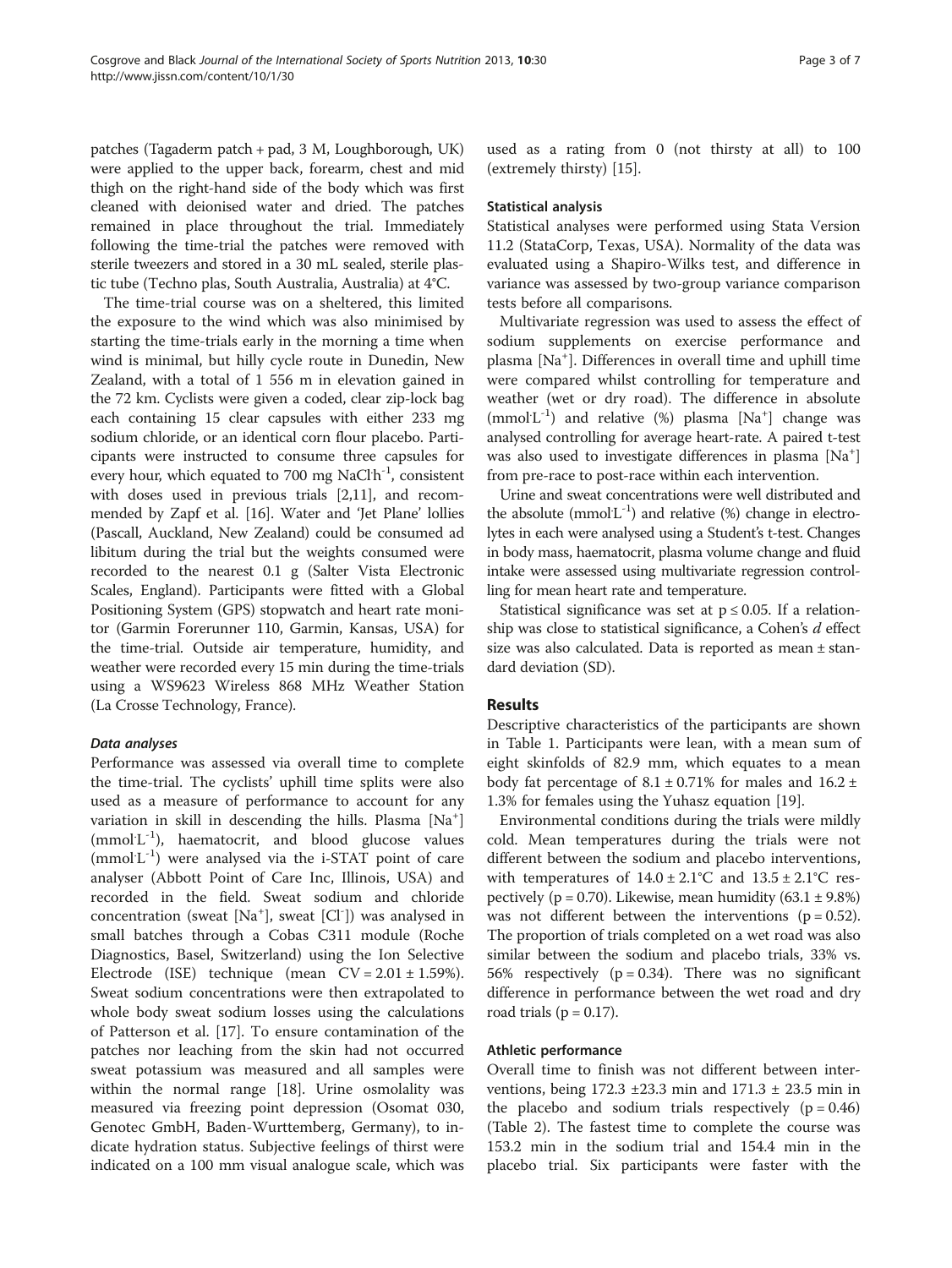|                                     | Participants $(n = 9)$ | Males $(n = 5)$ | Females $(n = 4)$ |
|-------------------------------------|------------------------|-----------------|-------------------|
| Age (years)                         | $26.8 \pm 9.0$         | $25.0 \pm 5.4$  | $29.8 \pm 13.1$   |
| Height (cm)                         | $175.1 + 9.74$         | $182.4 \pm 5.8$ | $166.9 + 3.78$    |
| Weight (kg)                         | $72.8 \pm 12.2$        | $80.0 \pm 11.4$ | $63.8 \pm 5.7$    |
| BMI (kg/m <sup>2</sup> ) $^{\rm a}$ | $23.6 + 2.1$           | $74.0 + 7.4$    | $23.2 + 1.5$      |
| $VO2max (Lmin-1)$                   | $4.5 \pm 0.98$         | $5.2 \pm 0.72$  | $3.7 \pm 0.44$    |
| $VO2max (mLkg-1.min-1)$             | $61.9 \pm 7.7$         | $65.0 + 4.5$    | $57.9 \pm 9.3$    |

#### <span id="page-3-0"></span>Table 1 Physical characteristics

<sup>a</sup> body mass index.

Age (years), Height (cm), Weight (kg), BMI (kg/m<sup>2</sup>), and VO<sub>2</sub>max for the male and female participants separately and combined.

sodium supplementation compared to three with the placebo. The uphill time splits between the sodium and placebo interventions were also not different, with the placebo and sodium times being  $118.4 \pm 18.4$  min and 118.7 ± 19.0 min respectively ( $p = 0.98$ ).

## Plasma sodium

Pre-race plasma sodium values were significantly higher among those in the sodium intervention compared to the placebo intervention  $(141.6 \pm 1.8 \text{ vs. } 140.0 \pm 1.8 \text{ vs. } 140.0 \pm 1.8 \text{ vs. } 140.0 \pm 1.8 \text{ vs. } 140.0 \pm 1.8 \text{ vs. } 140.0 \pm 1.8 \text{ vs. } 140.0 \pm 1.8 \text{ vs. } 140.0 \pm 1.8 \text{ vs. } 140.0 \pm 1.8 \text{ vs. } 140.0 \pm 1.8 \text{ vs. } 140.0 \pm 1.8$ 1.2 mmol $L^{-1}$ , p = 0.047), although both values were within the normal reference range  $(135 - 145 \text{ mmol·L}^{-1})$ . In contrast to pre-race values, plasma [Na<sup>+</sup>] at the finish of the time-trial (post-race) was not different between the placebo and sodium interventions  $(P = 0.17)$ . There was no significant change in plasma [Na<sup>+</sup>] from pre-race to post-race in either intervention, the relative change being  $0.47 \pm 0.02\%$  with the placebo and  $0.56 \pm 0.02\%$ with sodium  $(p = 0.7)$ . Following the post-race meal, plasma [Na<sup>+</sup> ] was significantly higher among riders in the sodium intervention compared to the placebo intervention ( $P = 0.02$ ), although this was still within the normal reference range.

#### Sweat indices

Sweat rate (placebo,  $0.71 \pm 0.29$  L<sup>th-1</sup>; sodium,  $0.55 \pm 1$ 0.22  $L'h^{-1}$ ;  $P = 0.19$ ) and sweat sodium concentration (placebo,  $34.0 \pm 14.2$  mmol $L^{-1}$ ; sodium,  $37.3 \pm 16.2$  mmol $L^{-1}$ ;  $P = 0.70$ ) were not different between the interventions (Table 3). Consequently, there was no significant difference observed in sweat sodium loss (placebo, 25.3 ± 16.8 mmol $h^{-1}$ ; sodium,  $26.3 \pm 16.2$  mmol $h^{-1}$ ; P = 0.29), although the Cohen's  $d$  effect size of this comparison is

#### Table 2 Performance variables

| Performance variables                      | Placebo        | Sodium         |      |
|--------------------------------------------|----------------|----------------|------|
| Overall time (min)                         | $172.3 + 23.3$ | $171.3 + 23.5$ | 046  |
| Uphill time (min)                          | $118.4 + 18.4$ | $118.7 + 19.0$ | 0.98 |
| Mean heart rate (beats min <sup>-1</sup> ) | $157.1 + 9.2$  | $158.0 + 9.2$  | 0.86 |

Mean ± SD performance variables overall time (min), uphill time (min) and heart rate (beatsmin<sup>-1</sup>) among participants when consuming sodium supplements and placebo.

0.59, indicating a medium effect of the sodium group having higher sweat [Na<sup>+</sup>] losses. Sweat chloride concentration was not different between interventions ( $P = 0.68$ ).

## Fluid balance

Athletes began the time-trial equally hydrated in both trials, according to their pre-race urine osmolality ( $P =$ 0.91) (Table [4](#page-4-0)). This hydration status did not change across the time-trial, and the relative change in urine osmolality from pre-race to post-race was not different between interventions ( $P = 0.43$ ). No participant urinated during either of the time trials. Participants in both the placebo and sodium intervention lost a mean of 1% body mass over the course of the time trial, from pre-race to post-race. This relative change in body mass was not different between the two interventions  $(P = 0.52)$ .

Whilst the absolute haematocrit values at pre-race were similar between the interventions, the changes in these values across the time-trial were different. Haematocrit significantly reduced during the sodium intervention by  $3\%$  (P = 0.02), which was significantly different from the observed change in the placebo group, which increased by  $1.5\%$  (P = 0.02). The difference in haematocrit is reflected in the significant differences in relative plasma volume change, which increased in the sodium intervention, but decreased in the placebo intervention (sodium =  $1.78 \pm 2.23\%$ ; placebo =  $-0.85 \pm 1.83\%$ ;  $P = 0.02$ ). Fluid intake was also different between the interventions. The sodium group consumed  $160$  mL $h^{-1}$ more than the placebo group  $(P = 0.01)$ , resulting in an overall consumption of 430 mL more in sodium intervention over the time-trial. Whilst there was no

|  |  | Table 3 Sweat losses and electrolyte concentrations |
|--|--|-----------------------------------------------------|
|  |  |                                                     |

|                                                        | Placebo       | Sodium        |      |
|--------------------------------------------------------|---------------|---------------|------|
| Sweat rate $(Lhr^{-1})$                                | $0.71 + 0.29$ | $0.57 + 0.22$ | 0.25 |
| Sweat $[Na^+]$ (mmol $L^{-1}$ )                        | $34.0 + 14.2$ | $373 + 162$   | 0.70 |
| Sweat sodium loss (mmol <sup>t-1</sup> )               | $753 + 168$   | $763 + 162$   | 0.29 |
| Sweat $\lceil C \rceil$ (mmol $\lceil C^{-1} \rceil$ ) | $43.5 + 18.2$ | $39.5 + 21.9$ | 0.68 |

Mean  $\pm$  SD sweat rate (L<sup>h-1</sup>), sweat sodium concentration (mmol $L^{-1}$ ), sweat sodium loss (mmol'h<sup>-1</sup>), and sweat chloride concentration (mmol'L<sup>-1</sup>) among participants when consuming sodium supplements and placebo.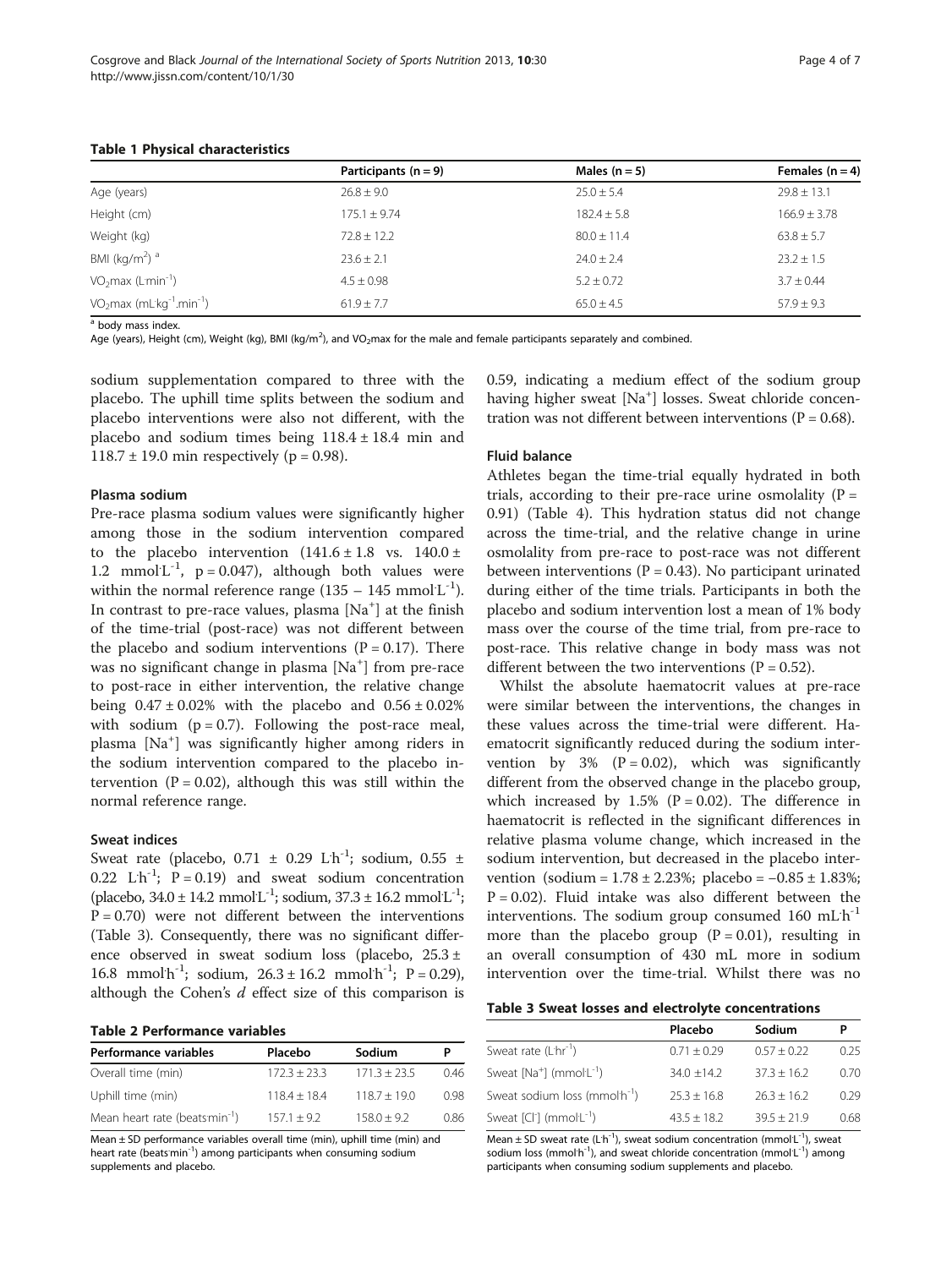<span id="page-4-0"></span>

|  | <b>Table 4 Measures of fluid balance</b> |  |  |
|--|------------------------------------------|--|--|
|--|------------------------------------------|--|--|

|                                              | Placebo          | Sodium             |         |
|----------------------------------------------|------------------|--------------------|---------|
| Relative body mass change (%)                | $-1.04 \pm 0.55$ | $-0.99 \pm 0.80$   | 0.52    |
| Relative plasma volume change (%)            | $-0.85 \pm 1.83$ | $1.78 \pm 2.23$    | $0.02*$ |
| Pre-race urine osmolality (mosmol $L^{-1}$ ) | $509.9 + 295.2$  | $493.7 \pm 263.7$  | 0.91    |
| Relative urine osmolality change (%)         | $31.5 + 121.7$   | $-6.1 + 43.6$      | 0.43    |
| Fluid intake rate $(mL'h^{-1})$              | $268.9 \pm 65.0$ | $428.42 \pm 166.3$ | $0.01*$ |
| Thirst change <sup>a</sup>                   | $-0.6 + 34.2$    | $20.0 \pm 23.0$    | 0.17    |

 $a$ post-pre, difference in subjective score out of 100;  $*$  P < 0.05.

Mean ± SD fluid balance variables: absolute (kg) and relative (%) body mass change, absolute (mL) and relative (mL<sup>-h-1</sup>) fluid intake, relative (%) hamatocrit change and pre-trial urine osmolality (mOsmol'kg<sup>-1</sup>) among athletes consuming sodium supplements and placebo.

significant difference in the change in thirst rating  $(P = 0.17)$ , the sodium group tended to become thirstier during the time-trial (Cohen's  $d$  effect size = 0.70).

## **Discussion**

The findings of this study do not support the premise that sodium supplementation improves endurance performance or affects plasma [Na<sup>+</sup>] in cool conditions. However, there were considerable differences in fluid balance and plasma volume shifts, as well as the novel finding of behavioural changes, such as increased fluid intake.

## Performance

Sodium supplementation had no effect on performance during a cycling time-trial of approximately three hours duration in cool conditions. This disagrees with some laboratory controlled studies [[4,5\]](#page-6-0), and the research on pre-exercise sodium loading protocols [\[20,21](#page-6-0)] which have shown that volumes of sodium similar to the amounts ingested in this study improve performance. However, the results of this study are consistent with the more recent research using a time-trial or racing situation to assess performance in the field [\[6,10,11](#page-6-0)]. The time-trial exercise prescription used in this study was of a similar duration to marathons, triathlons, and many cycling road races; events with reported cases of hyponatremia and targeted guidelines for sodium and fluid intakes [[9\]](#page-6-0). The performance results therefore tend to be more applicable to athletes and coaches, particularly as athletes were able to perform the test at an intensity that reflects their pacing strategies during the race, consistent with the methods of Speedy et al. [[11](#page-6-0)] and Hew-Butler et al. [[10](#page-6-0)].

It is interesting that sodium ingestion before exercise appears to improve performance but the evidence for sodium supplementation during exercise is less clear [[20,21\]](#page-6-0). Pre-exercise sodium loading protocols have generally employed a similar amount of sodium to be ingested in a shorter timeframe and with larger fluid volumes than the present study [\[20,21\]](#page-6-0). Even in studies

where dehydration has occurred during exercise the initial rate of fluid ingestion was higher than in the present study [[22\]](#page-6-0). This has resulted in a greater difference in plasma volume between the sodium and no sodium trials at the start of exercise compared to the present study [\[23\]](#page-6-0). During the present study participants ingested approximately 50% of their sweat losses, and a smaller expansion in plasma volume was seen.

Future studies may wish to investigate the effects of sodium ingestion pre-exercise compared to ingestion during exercise as differences in study protocols, including the volume of fluid ingested, the amount of sodium consumed, participants training status, exercise sessions and the environmental conditions make it difficult to compare the results of study utilising a pre-exercise sodium loading protocol with those investigating sodium supplementation during exercise.

Further the results of this study showed large variability in the change in plasma volume from pre- to post- exercise, so the effects of sodium supplementation maybe more pronounced in some individuals, potentially due to differences in training status or regular dietary sodium intakes. Indeed six of the participants did perform better on the sodium trail, although there was no statistical significant difference in performance in this study. Therefore the results may suggest that some individuals respond to sodium ingestion during exercise whilst others do not, this may be due to differences in training status, sweat sodium losses or renal handling of sodium.

#### Plasma sodium concentration

Plasma sodium was significantly greater among the sodium group compared to the placebo group before the time-trial started. Sodium intakes demonstrate considerable day-to-day variation both between and within individuals [[24\]](#page-6-0), making dietary manipulation extremely difficult. Such a chronic dietary manipulation would have significantly increased participant burden and may have affected sodium balance during the time-trial. Indeed, whilst the pre-race plasma [Na<sup>+</sup>] values were statistically different between the groups, this difference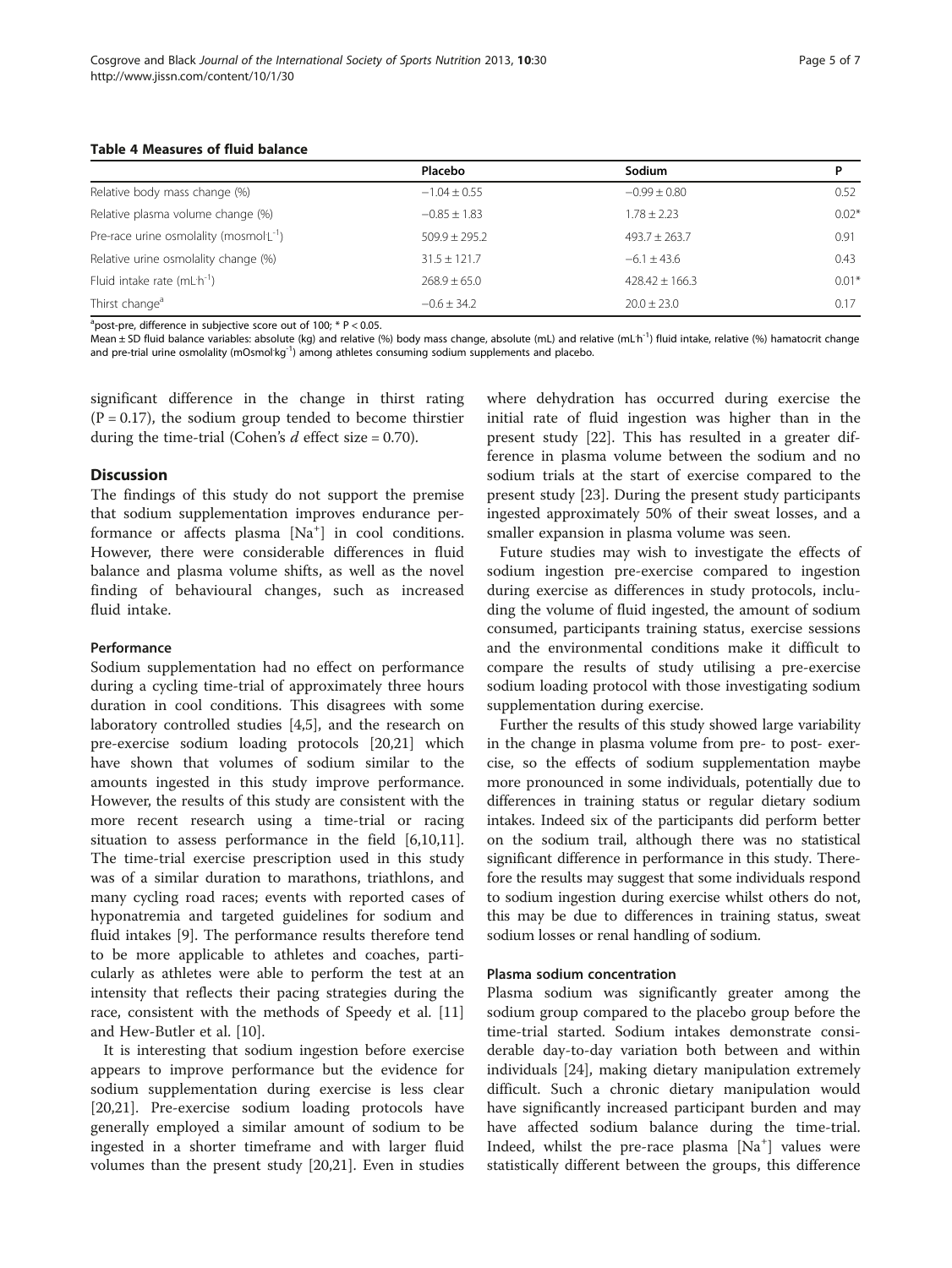was small  $(1.6 \text{ mmol L}^{-1})$ , and both groups were within the normal reference range. Pre-race plasma [Na<sup>+</sup>] had little effect on the change of plasma [Na<sup>+</sup>] during the time-trial, which remained the same in both groups.

In line with the findings of Barr et al. [\[7\]](#page-6-0), similar plasma [Na<sup>+</sup>] levels were seen between the trials immediately following exercise (post-race), regardless of whether the participants received a sodium supplement or not, suggest that during an exercise session of this duration, sodium supplementation has little effect on plasma sodium concentrations. However, as all participants remained in the normal reference range of plasma [Na<sup>+</sup> ], with no athletes developing hyponatremia, the lowest plasma  $[Na^+]$  value being 137 mmol $L^{-1}$ , which occurred during the placebo trial. Whether sodium supplementation would be beneficial in situations where the risk of EAH is greater can not be resolved by this study. Much like previous field studies which found no change in plasma [Na<sup>+</sup> ] during an Ironman Triathlon [[10,11](#page-6-0)], the athletes in this study were free to consume fluids ad libitum. This protocol differs from laboratory studies that often had athletes consuming fluid equal to sweat rate [[4-6](#page-6-0)], which some have suggested is overdrinking and possibly not reflective of the majority of athletes' intake during exercise [[10\]](#page-6-0). The athletes in this study consumed fluid on average just above half their sweat rate, which is consistent with ad libitum fluid intake rates expressed by the American College of Sports Medicine [[9\]](#page-6-0). This resulted in a small decrease in body mass, and is probably the reason for the small but non-significant increase in plasma sodium over the race in both interventions. Considering laboratory studies observed a greater change in plasma [Na+] and higher rates of EAH [\[4-6](#page-6-0)], this study adds to the accumulating evidence from field trials that consuming fluid ad libitum during exercise is the most effective means of controlling plasma [Na<sup>+</sup> ], irrespective of consuming sodium supplements.

However, the outdoor environment must be considered as a limiting factor when interpreting these results. Whilst the participants' mean sweat [Na<sup>+</sup>] was within the normal range, the sweat rates observed in this study were considerably lower than endurance races observed in previous observation studies [\[25](#page-6-0)-[27](#page-6-0)], thus sodium losses in this study would likely be smaller. The low sweat rates would mean even small fluid intakes could result in overdrinking and potentially result in declines in plasma [Na+] as demonstrated by the calculations of Montain and collegues [[8](#page-6-0)]. Indeed EAH has been reported during events undertaken in 9-12°C [[28\]](#page-6-0). However, as no incidence of hyponatremia was seen amongst the placebo group, it can not be concluded that sodium supplements reduce the incidence of hyponatremia.

## Fluid balance

The increase in plasma volume whilst consuming the sodium supplement, compared to a slight decrease when consuming the placebo, helps to explain the lack of effect on plasma [Na<sup>+</sup>]. Sanders et al. [[2\]](#page-6-0) reported similar plasma volume changes in their cross-over intervention study, and explained this difference is due to a fluid shift from the intracellular fluid (ICF) to the extracellular fluid (ECF) when salt tablets are consumed, thus plasma [Na<sup>+</sup>] and osmolality is preserved within normal reference limits, but plasma volume is expanded. Previous research has suggested that the expansion of plasma volume may improve exercise performance [[21\]](#page-6-0). However, if this is at the expense of the intracellular fluid then it is also possible that performance may be impaired as cellular volume plays an important role in muscular metabolism [\[3,29,30\]](#page-6-0). Unfortunately, intracellular fluid volume (ICF) was not measured so the effects of sodium ingestion on ICF can not be evaluated. However, in the present study this larger plasma volume had no effect on performance, it did cause significant behavioural changes during exercise, demonstrated by the difference in thirst and fluid intake. Unfortunately, intracellular fluid volume (ICF) was not measured so the effects of sodium ingestion on ICF can not be evaluated.

Despite never actually tasting salt, those in the sodium group tended to become thirstier during the time-trial compared to the placebo group, and consumed 160 mLh<sup>-1</sup> of additional fluid when consuming sodium supplements. This is likely due to cerebral osmoreceptors being stimulated by the fluid shift from the ICF to the ECF, signalling the hypothalamus to induce thirst [\[31](#page-6-0)]. Current guidelines from the American College of Sports Medicine recommend marathon runners drink ad libitum from 0.4 – 0.8 L<sup>'h-1</sup>, with consideration of running speed, body weight, and environment [[9](#page-6-0)]. Our results suggest that sodium supplements will affect an athlete's ad libitum fluid intake by almost 0.2 L<sup>h-1</sup> during a similar exercise duration. This additional fluid consumption will add weight to elite athletes who aim to maximise a power-to-weight ratio during competition, with no additional performance benefit. This has not been investigated, but it is reasonable to conclude the effect of increased thirst among athletes consuming sodium supplements provides no benefit in a cool environment.

Although not statistically significant it is interesting to note the  $0.2$  L<sup>h-1</sup> lower sweat rate with the sodium supplementation this is in line with previous studies [\[21,22](#page-6-0)]. This merits further investigation with larger sample size to determine if sodium supplementation negatively effects thermoregulation by increasing plasma osmolality and thus reducing sweat rate and increasing core temperature.